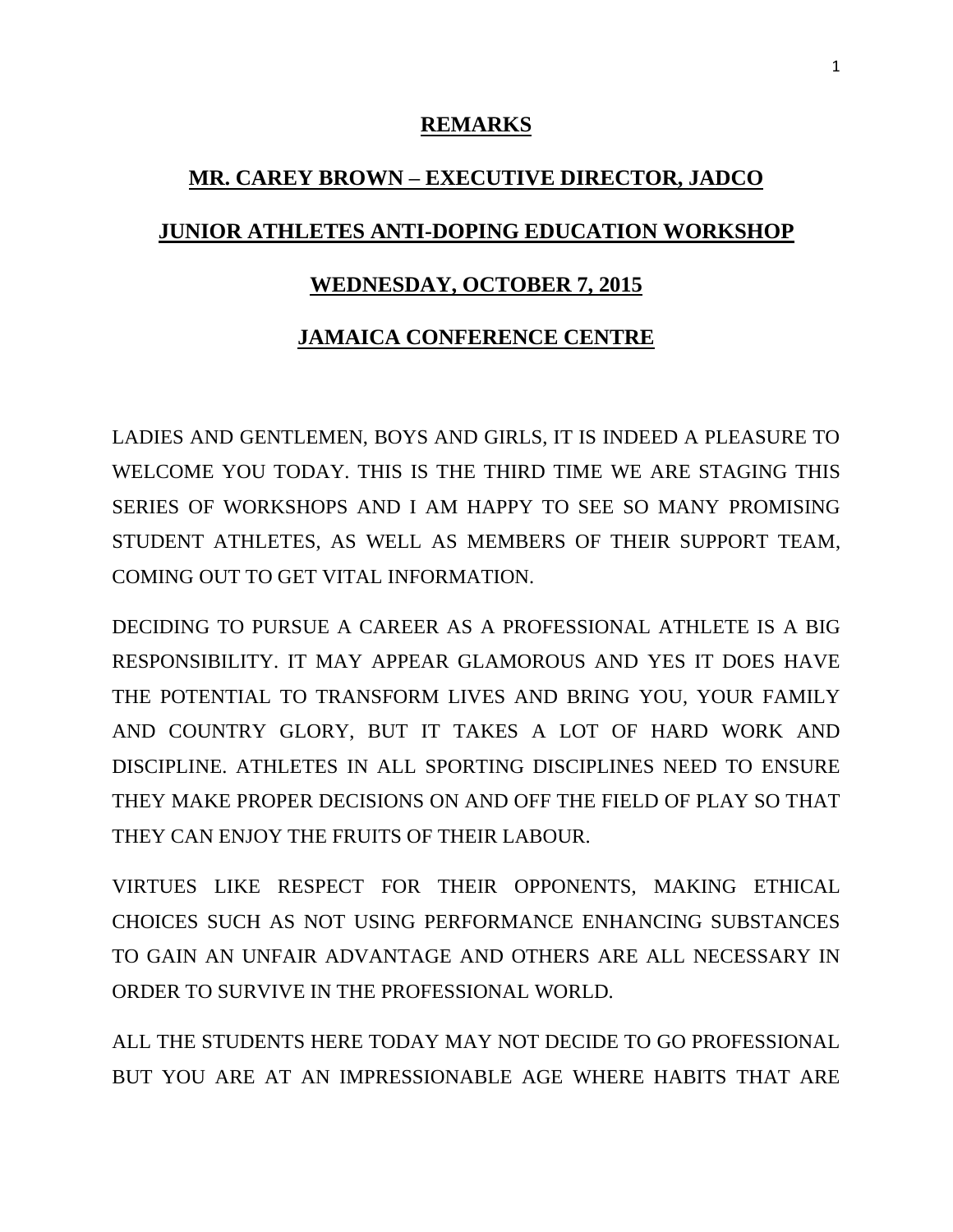FORMED WILL AFFECT THE REST OF YOUR LIVES. HERE AT JADCO, WE SEE IT AS OUR RESPONSIBILITY TO, AMONG OTHER THINGS, PROVIDE YOU WITH AS MUCH INFORMATION ON THE RULES GOVERNING DOPING IN SPORT SO THAY YOU WILL UNDERSTAND WHAT IS REQUIRED AND BE ABLE TO MAKE INFORMED AND ETHICAL DECISIONS IN YOUR SPORTING LIVES.

EVERYTHING YOU WILL LEARN HERE TODAY IS CRITICAL, EVEN IF YOU DO NOT CONTINUE IN SPORT BEYOND THIS LEVEL, SOME OF YOU MAY END UP CHOOSING CAREERS THAT ARE LINKED TO SPORT. YOU MAY BECOME DOCTORS WITH ATHLETES AS PATIENTS, COACHES, PHYSICAL EDUCATION TEACHERS, GUIDANCE COUNSELLORS AND SPORT MANAGERS AND SO ON.

I WISH TO FORMALLY ACKNOWLEDGE ALL THE ATHLETE SUPPORT PERSONNEL HERE TODAY, BECAUSE YOU HAVE RECOGNISED THAT YOUR ROLE IS IMPORTANT. THE TRUTH IS, EVEN IF YOU ARE SIMPLY A FAMILY MEMBER OR A FRIEND OF AN ATHLETE, IT IS GOOD TO BE ARMED WITH THE INFORMATION SO THAT YOU CAN BE IN A POSITION TO ASSIST THEM IN MAKING THE DECISIONS NECESSARY TO PROGRESS IN THEIR CAREERS. REMEMBER ALSO THAT THE 2015 WORLD ANTI-DOPING CODE MAKES PROVISIONS FOR SANCTIONS TO BE APPLIED TO PERSONS ASSOCIATED WITH AN ATHLETE WHO MAY ASSIST WITH OR COVER UP DOPING.

ONE BAD MOVE, WHETHER OR NOT IT WAS INTENTIONAL, CAN RESULT IN A BAN FROM COMPETITION, LOSS OF EARNINGS, THE ERODING OF ONE'S FAN BASES AND CAN CAUSE AN ATHLETE TO LOSE A SENSE OF SELF. ALL OF US NEED TO BE ON BOARD SO WE CAN PLAY OUR PART IN PROTECTING THE INTEGRITY OF OUR ATHLETES AND JAMAICA'S RICH SPORTING PROGRAMME.